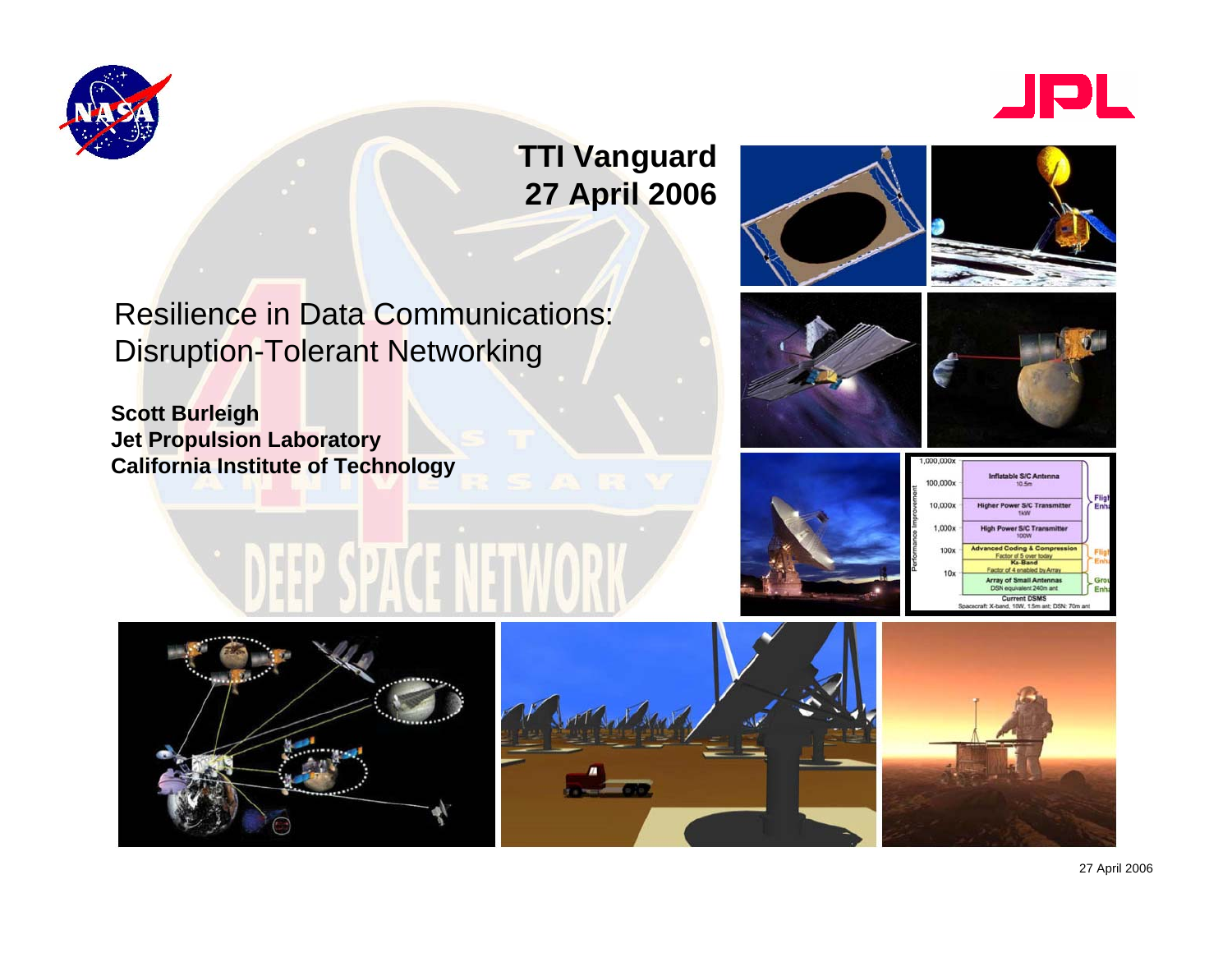

National Aeronautics and Space **National Aeronautics and Space** Administration

#### **from "Self Reliance"**

# Oh what is Heaven but the fellowship Of minds that can each stand against the world By its own meek and incorruptible will?

Ralph Waldo Emerson 1833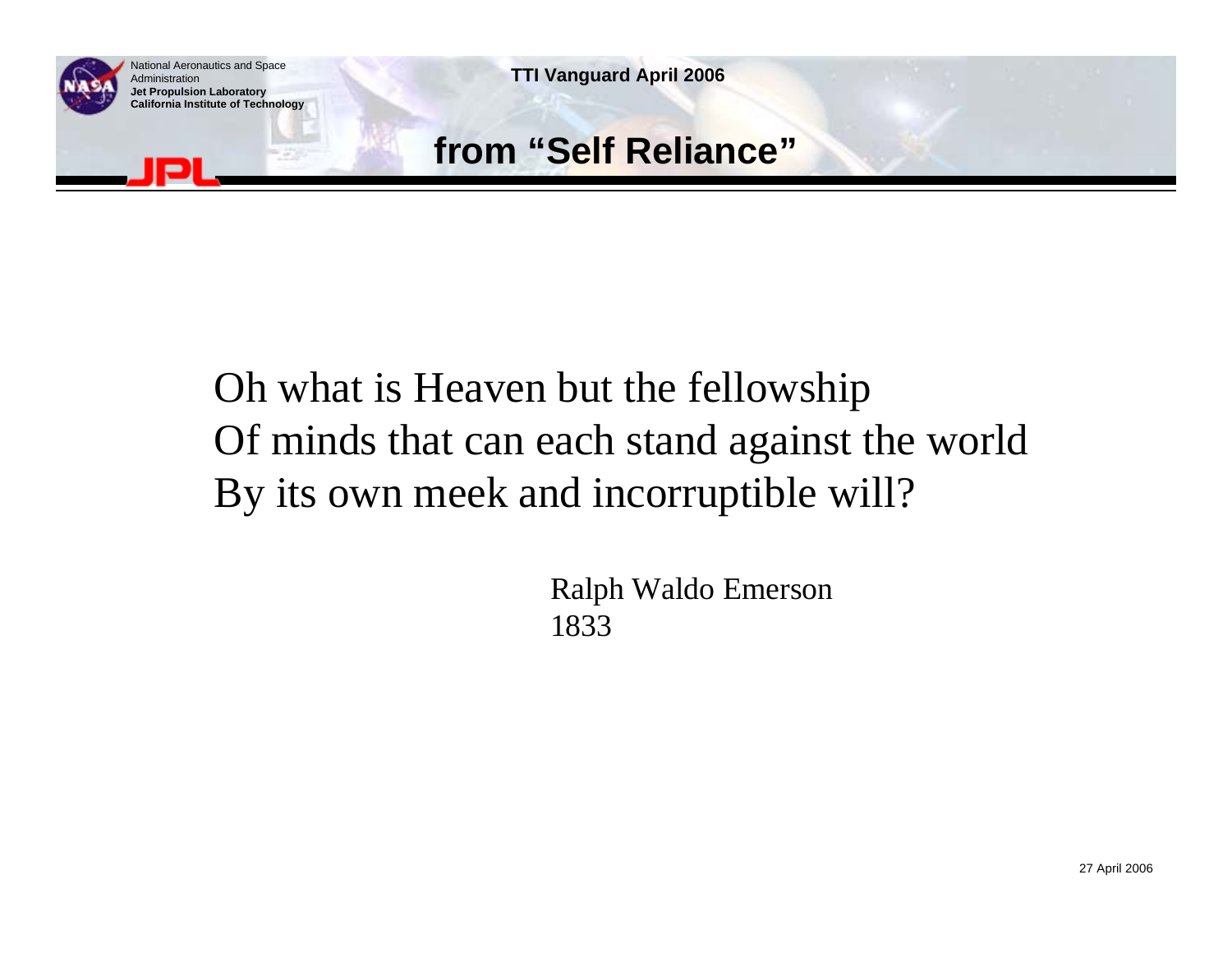

# **Delay-Tolerant Networking – an Overview**

- • **Motivation**
	- **Needed a way to operate a data communication network over interplanetary distances.**
	- **Internet protocols weren't the answer: intolerant of disruption in particular and delay in general.**
- **Strategy**
	- **Shift from telephonic communication model to postal model.**
- **Tactics**
	- **An overlay network architecture: use underlying protocols' capabilities as far as possible, then supply whatever is missing.**
	- **Deferred transmission: store as long as necessary, then forward.**
	- **Custody transfer: successful transmission is an achievement, so don't waste it.**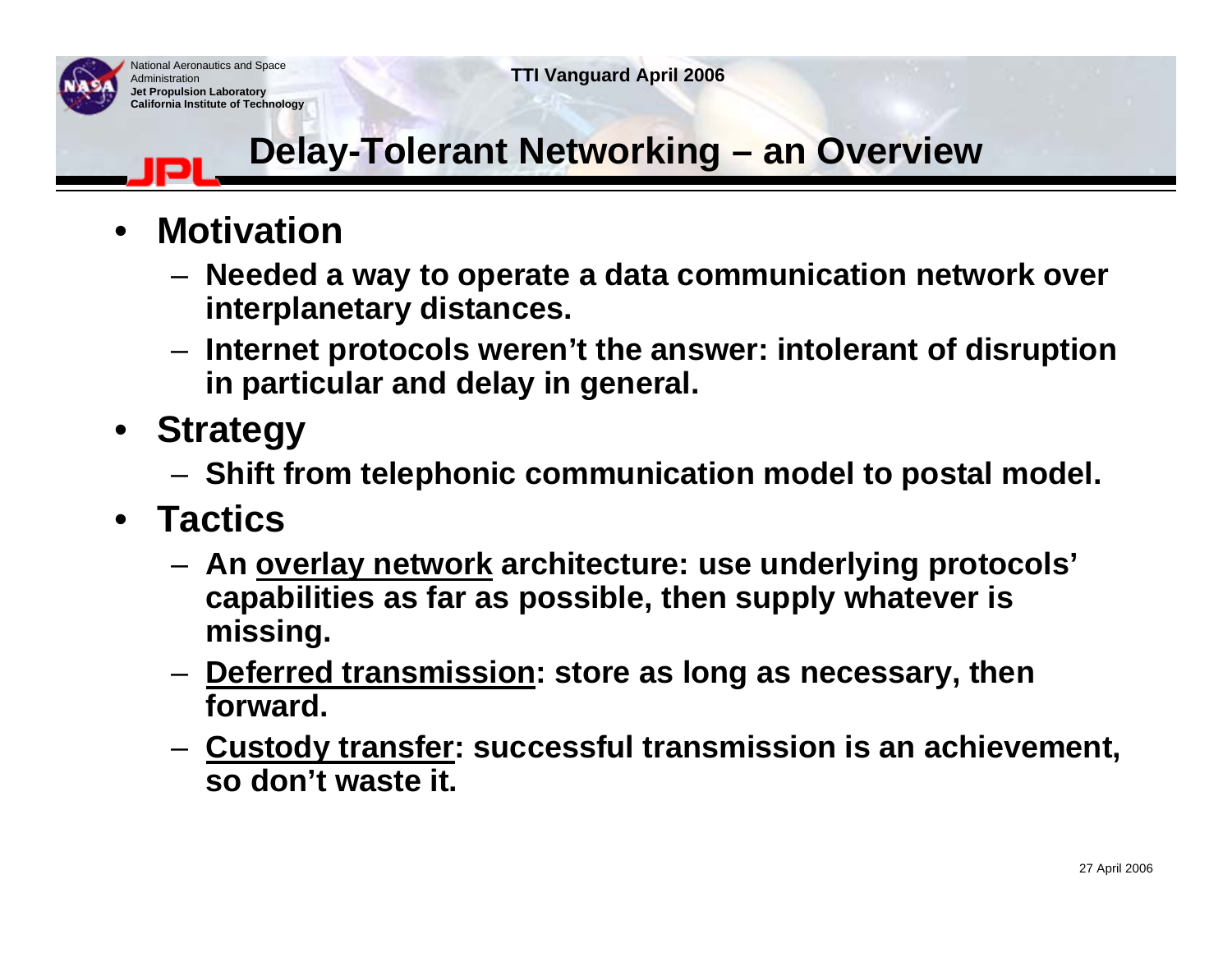

National Aeronautics and Space **National Aeronautics and Space Administration**<br>Administration

# **The Underlying Issues**

- • **Core obstacles:**
	- –**Frequent, significant link interruptions (e.g., occultation).**
	- –**High signal propagation latency.**

# • **The central fact common to both:**

*No network node can be sure that it can obtain timely assistance from any other, for any purpose (route computation, congestion control, etc.), at any given moment.*

#### •**Implications:**

- – **Nodes must be able to make their own operational decisions locally, on their own, with global information that may well be stale or incomplete. Helplessness is not an option.**
- – **The network – that is, all the other nodes – must be able to continue to operate at some useful level even when these decisions are flawed. Failure must be contained.**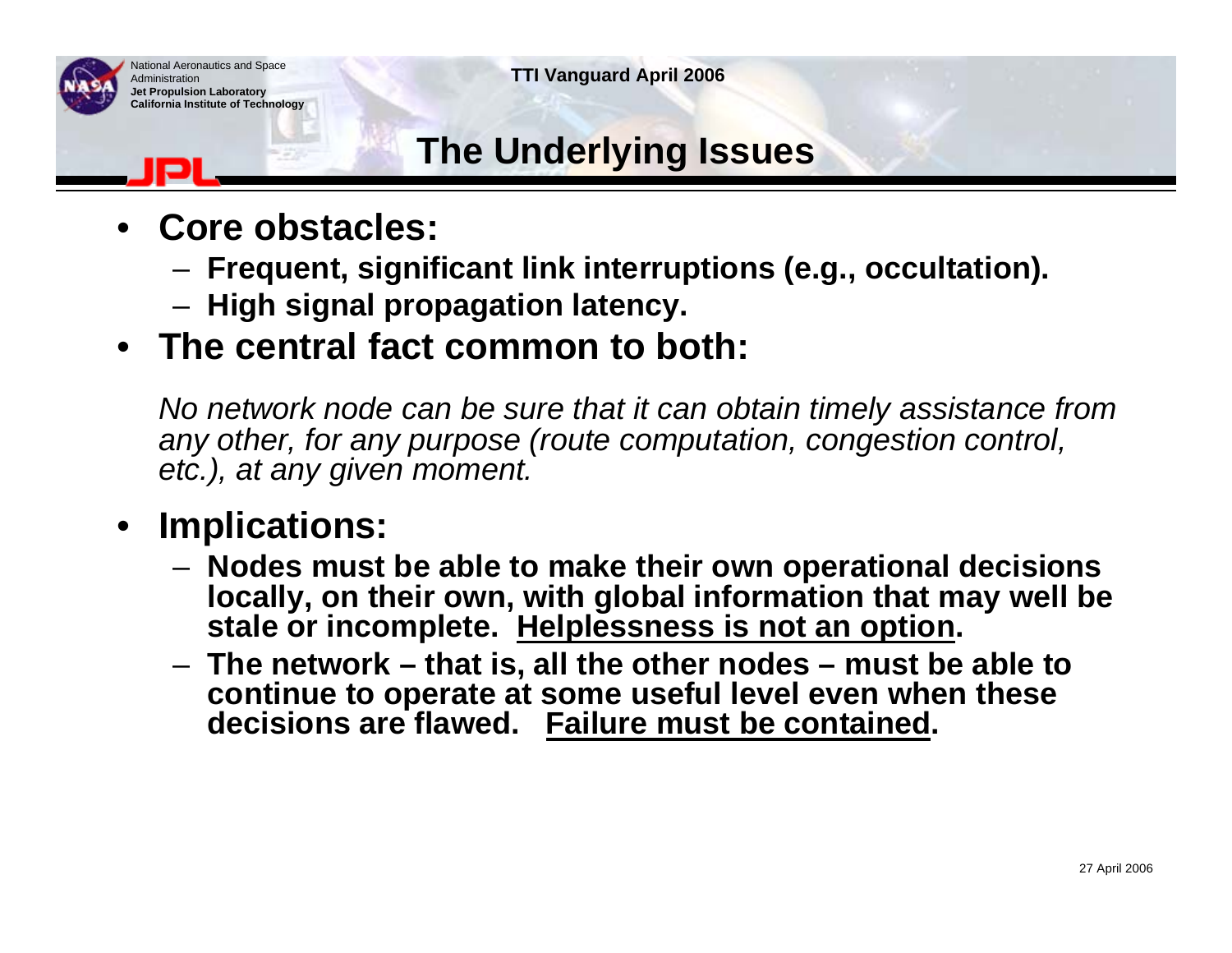

### **Expressions of These Principles**

- • **Network control can't come just from the endpoints: each node must be able to act autonomously. Can't rely on assistance from neighbors.**
	- **Local route computation using best available data.**
	- **Local assumption of responsibility for reliable transmission.**
	- **Local buffering of data while awaiting forward connectivity.**
	- **Local triage of data whose usefulness has lapsed.**
- **Each router must defend itself against congestion, by refusing inbound data as necessary. Can't rely on simply telling data sources to slow down.**
	- **And each upstream router must respond constructively to refusal of data by a downstream router.**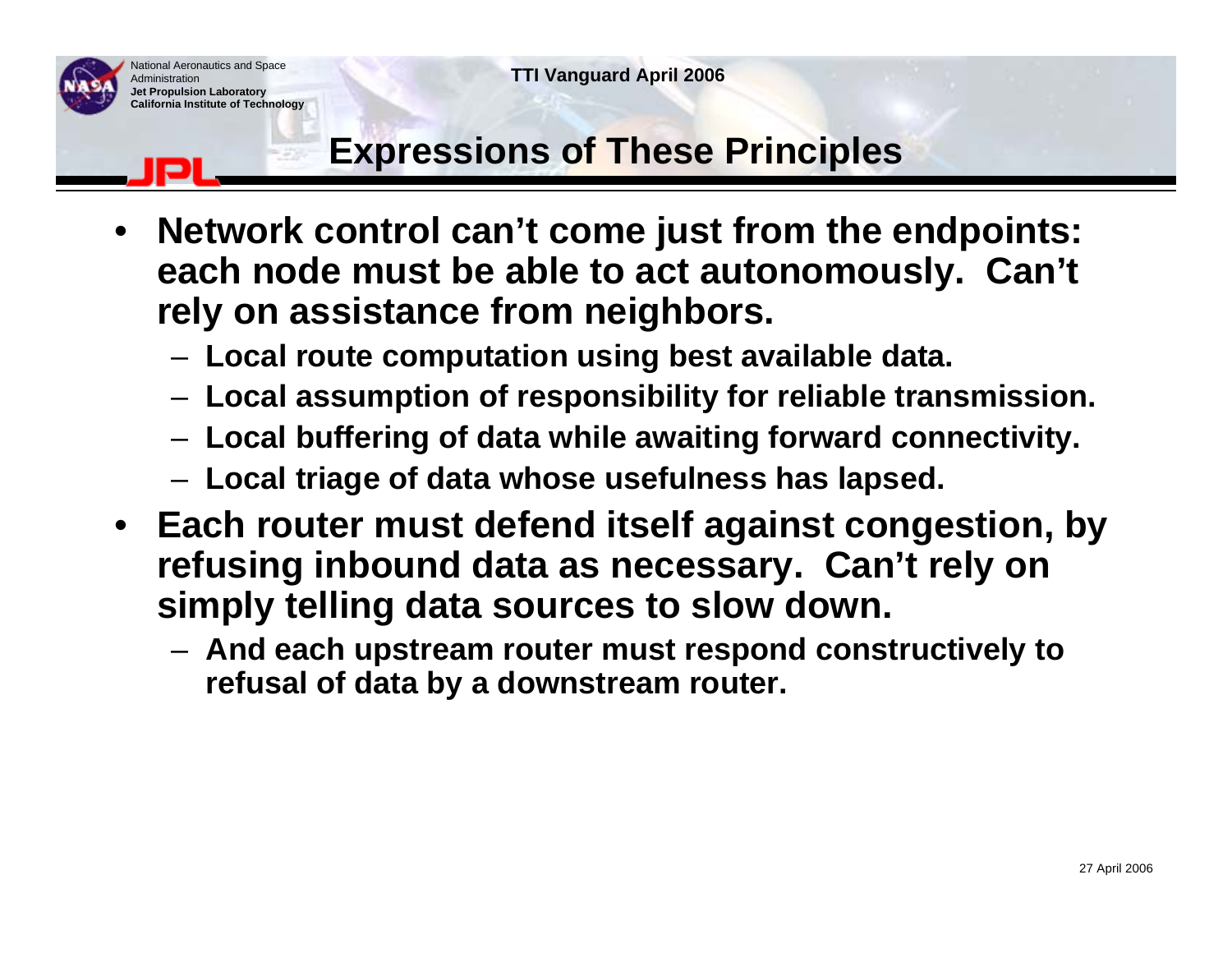

National Aeronautics and Space **National Aeronautics and Space Administration**<br>Administration

# **Expression of These Principles (2)**

- • **Nodes need information in order to act autonomously. If they can't query for that information at the time they need it, they have to make do with whatever information they receive that they don't ask for.**
	- **So each unit of data transmission must contain enough metadata to enable the node to deal with it.**
	- **This "bundling" of metadata with application data is the origin of the name "Bundle Protocol".**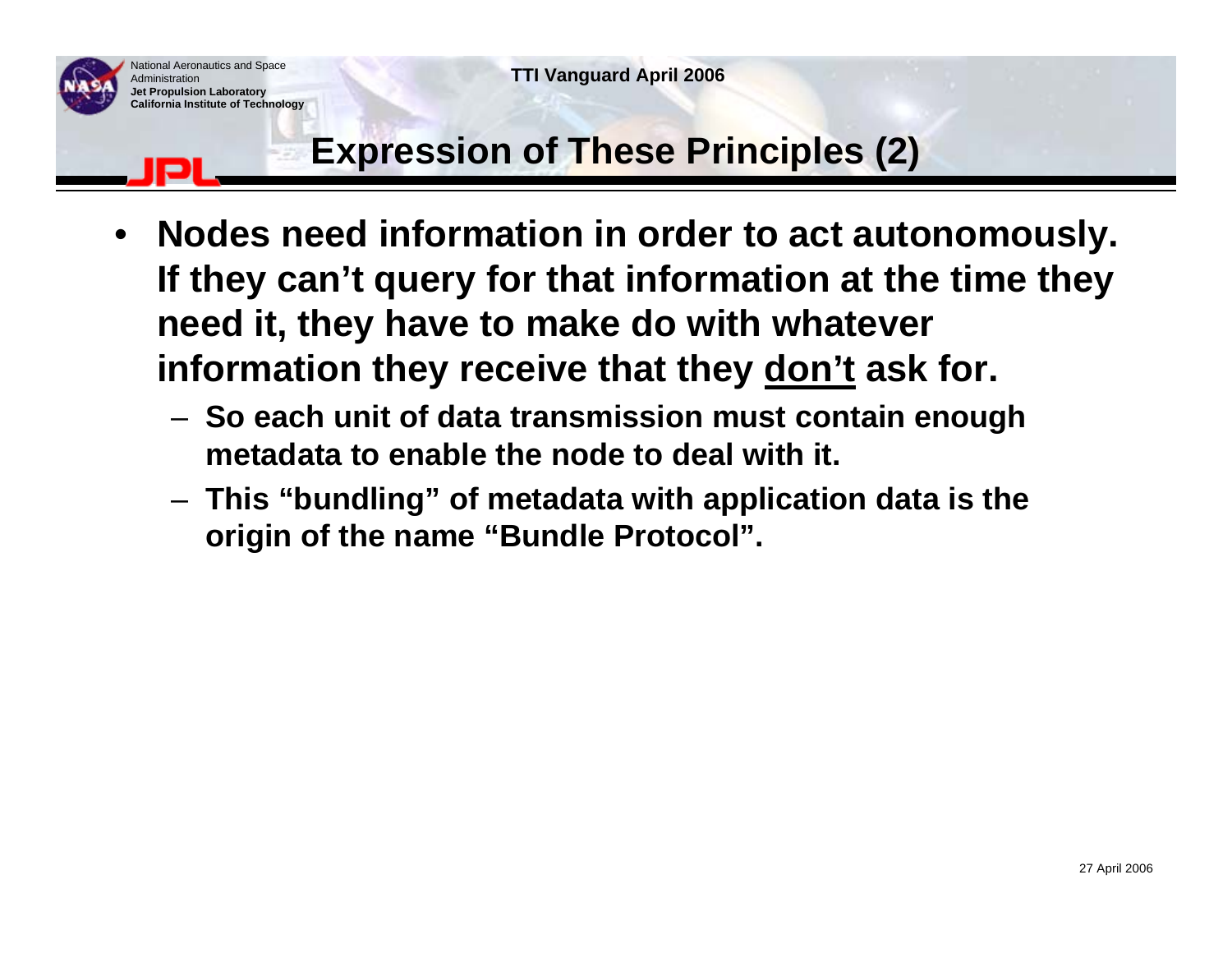

National Aeronautics and Space **National Aeronautics and Space Administration**<br>Administration

#### **The Law of Demeter**

- • **As applied at JPL (e.g., Mars Pathfinder flight code):** *A method shall act only upon the arguments and the preexisting state of the object.*
- **Translated from programmer lingo:**

*When required to do XYZ, the only information you've got to work with is what you already know, plus XYZ itself.*

- **That is, you can't ask questions; all you can – and must – do is assert what you've decided.**
	- **Asynchronous (rather than synchronous) messaging.**
	- – **Management by policy rather than by command.**
		- **Roman empire**
		- **Ships at sea**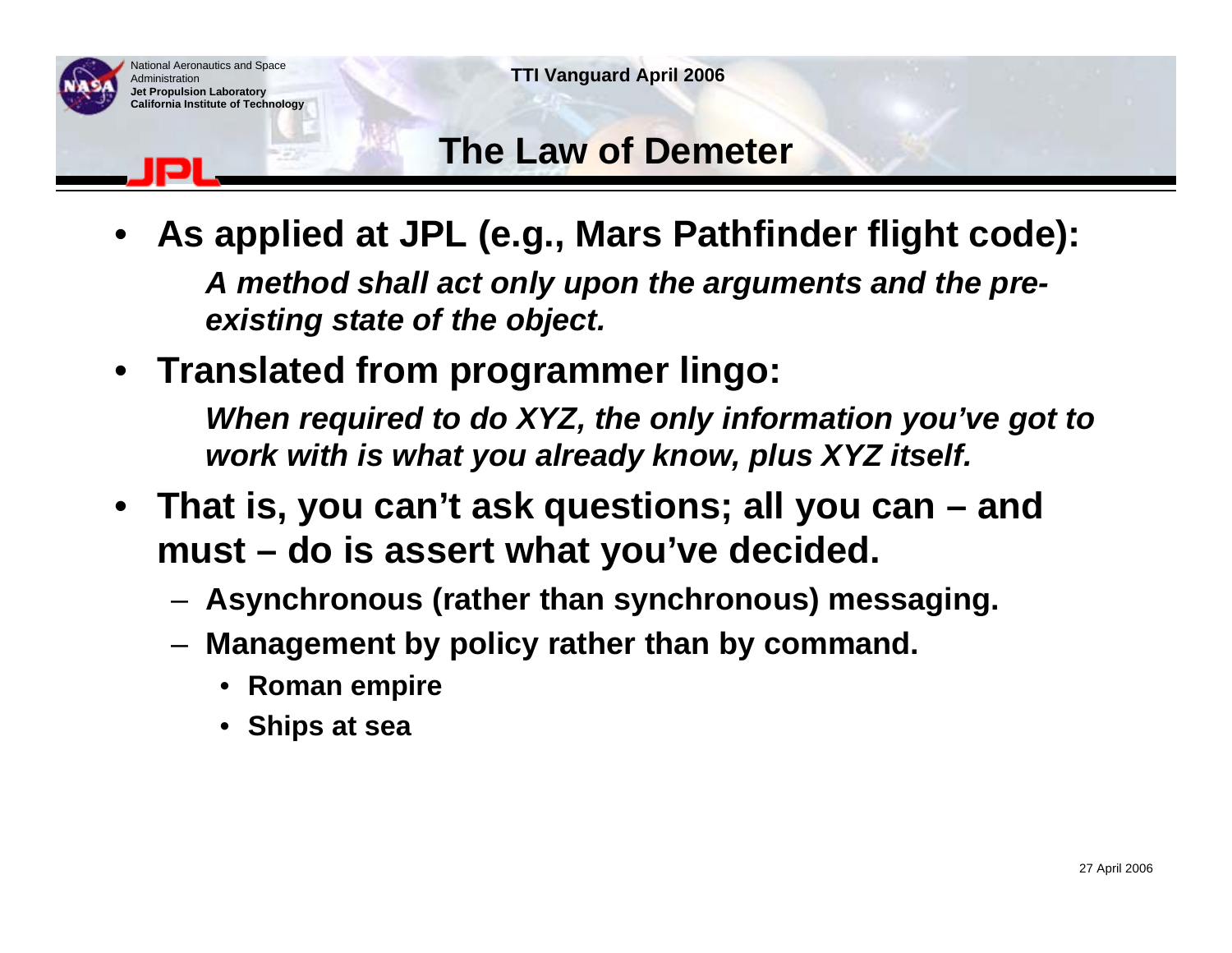

# **Expression of These Principles (3)**

- • **Local fault recovery: no node can assume that any other node is operating correctly.**
	- **In fact, no thread of control in any node should assume that any other thread in any node is operating correctly.**
- **Local self-defense against attack: can't rely on effectiveness of admission control anywhere else.**
	- **If only "edge" nodes were suspicious, subversion of any edge node would expose the rest of the network to (for example) a denial-of-service attack.**
	- **Instead, reciprocal suspicion: any node might be subverted, so authenticate each bundle as received from any node.**
- • **It's "defense in depth" – Maginot Line versus guerilla resistance.**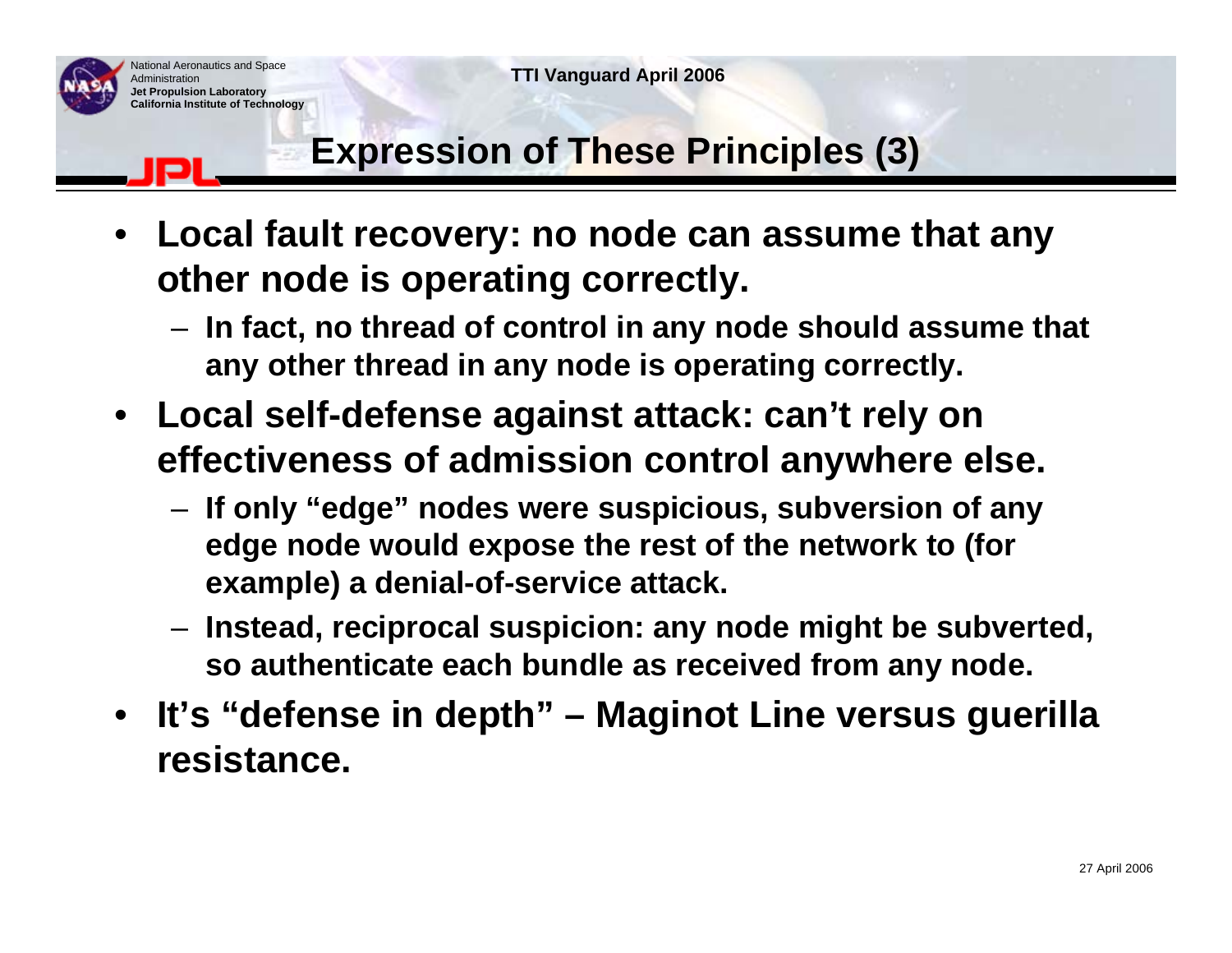

National Aeronautics and Space **National Aeronautics and Space Administration**<br>Administration

# **But Isn't Division of Labor Good?**

- • **Modern industrial economies thrive on specialization and interdependence. Coordinated application of complementary expertise benefits everyone.**
- • **But modern industrial economies are possible only in relatively benign environments.**
	- **The benefit of specialization is productivity.**
	- **The cost is vulnerability to loss of the specialist.**
- **Specialization is limited even now.**
	- **Butchering and baking used to be skills that many people had. Now they are largely left to specialists.**
	- – **But typing, using a telephone, driving a car, using a computer used to be skills left in the hands of specialists. Now most of us have them.**
- •**You delegate to specialists when it makes sense.**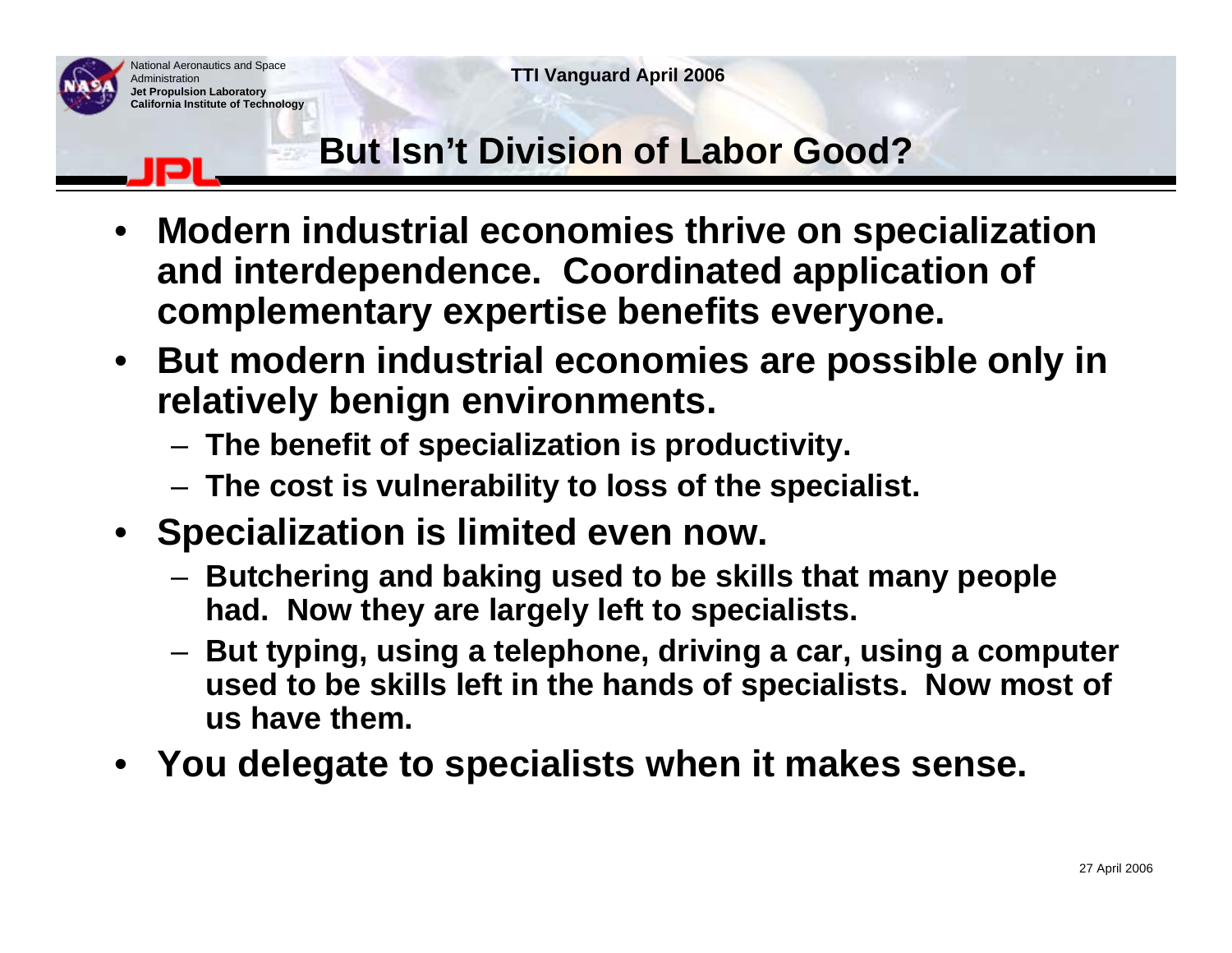

#### **Summary**

- **The DTN model: we all individually deal as best we can with whatever comes along.**
	- **It's the frontier. Every router is the little house on the prairie.**
- **It's not sufficient – nor even necessary – for routers to be a lot smarter about what they already do.**
- • **It's necessary – and arguably sufficient – to deploy them in a structure that leverages the intelligence they already have.**